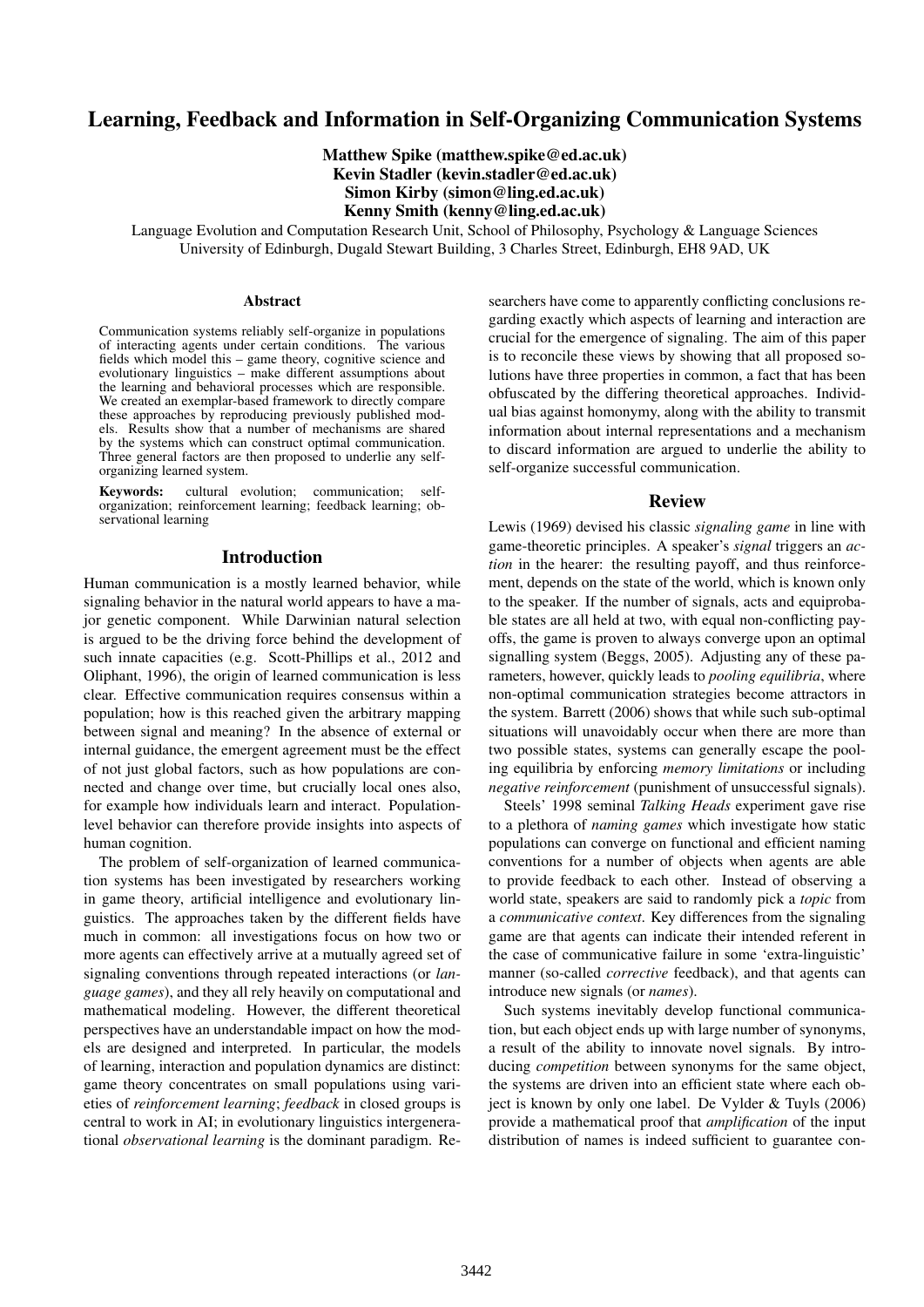Table 1: Model Comparison

|                        | <b>Barrett</b>                    | <b>Steels</b> | Oliphant & Batali | Smith         |
|------------------------|-----------------------------------|---------------|-------------------|---------------|
| transmission           | horizontal                        | horizontal    | vertical          | vertical      |
| model type             | mathematical                      | associative   | associative       | neural        |
| modify hearer/speaker? | H & S                             | H & S         | Н                 | H             |
| interaction            | mutual payoff                     | feedback      | observation       | observation   |
| learning features      | forgetting/negative reinforcement | inhibition    | obverter          | inhibition    |
| production & reception | stochastic                        | deterministic | deterministic     | deterministic |

vergence of the naming game. Agents that implement such amplification are said to employ *lateral inhibition* to *dampen* name competitors, the most well-known being Baronchelli et al. (2006)'s minimal strategy. Baronchelli (2010) shows that only the hearer need be modified for effective convergence.

Taking yet another approach, *iterated learning* is the collective term for a large number of computational and experimental studies which combine varieties of observational learning with intergenerational population turnovers (Kirby et al., 2008). Oliphant & Batali (1997) is one such example: their *obverter* strategy is derived from the mathematical result that if agents have perfect information about the internal state of the population, choosing signals by maximizing the chance of correct interpretation always results in the population converging on optimal communication. In simulations where agents use only incomplete information about the population gained through intergenerational learning, the obverter strategy still results in population convergence. In another study, Smith (2002) investigated the role of learning bias using populations of agents represented by Hebbian networks. Results showed that biases against homonymy and synonymy are necessary to produce optimal signaling.

The engine which drives the evolution of optimal signaling is variously stated: for reinforcement learning, it is communicative success; for the feedback models, it is the information gained through mutual alignment. Learning in the above models is *horizontal*; it takes place in static, closed groups. Intergenerational or *vertical learning* is employed by observational learners in iterated learning models which focus on individual learning biases, and obverters which stress the importance of explicitly maximizing the chance of being understood. A comparison of the above approaches leads to few clear conclusions regarding which learning and interaction features *are* responsible for convergence. Table 1 shows how the models contrast over many dimensions. The following section describes how the models were reproduced in a unified framework.

#### Replications

An exemplar-style model was used to replicate the four models described above so that the effect of their different design features could be compared directly. Exemplar models have been employed to solve linguistic problems such as categorization (see e.g. Pierrehumbert, 2001). Learning involves

storing packets of perceptual information with discrete category labels. Our framework represents each exemplar as a simple pairing between a signal and a meaning, where 'signal' can also be read as 'name', and 'meaning' is equivalent to both objects in naming games as well as *world-states* and *actions* from signalling games. When an agent maps a signal to a meaning, a single exemplar is stored. As such, the framework does not represent a fundamental departure from network and association weight models, but does suggest the simplification of aspects of these models in ways which are detailed below.

A stored exemplar is atomic, and can not be modified in any way apart from wholesale deletion. Production and interpretation of signals can be deterministic or stochastic. With stochastic methods (excepting *obverters*) the probabilities of producing or interpreting a signal *s* of a total *S* signals in association with meaning *m* from a total *M* meanings are given in Formula 1 below, where  $n_{ij}$  represents an agent's count of exemplars associating meaning *i* and signal *j*. Deterministic methods (also known as *winner-take-all* or *WTA*) always select the signal or meaning which yields the highest probability.

$$
P(s|m) = \frac{n_{ms}}{\sum_{i=1}^{S} n_{mi}} \text{ and } P(m|s) = \frac{n_{ms}}{\sum_{j=1}^{M} n_{js}} \qquad (1)
$$

Our framework is able to capture deterministic and stochastic behavior, as well as both static and changing populations, and the various manipulations of agents' internal representations employed by each of the models discussed above. For the sake of comparison, some parameters are held constant throughout all simulations presented here: populations consist of 10 agents and there are 5 available signals and meanings, where each meaning is equally likely to be selected. Populations are unstructured, with any two agents equally likely to interact. For models using vertical learning, a single new agent is trained on the data of the existing population at each iteration. The new agent then replaces the oldest member of the population.

In closed groups without population turnover, two agents are picked at random from the group at each time step, with one designated the speaker and the other the hearer. After each interaction, the hearer is updated according to the particular rules of that model, specified below. When *lateral inhibition* of synonyms and/or homonyms is employed,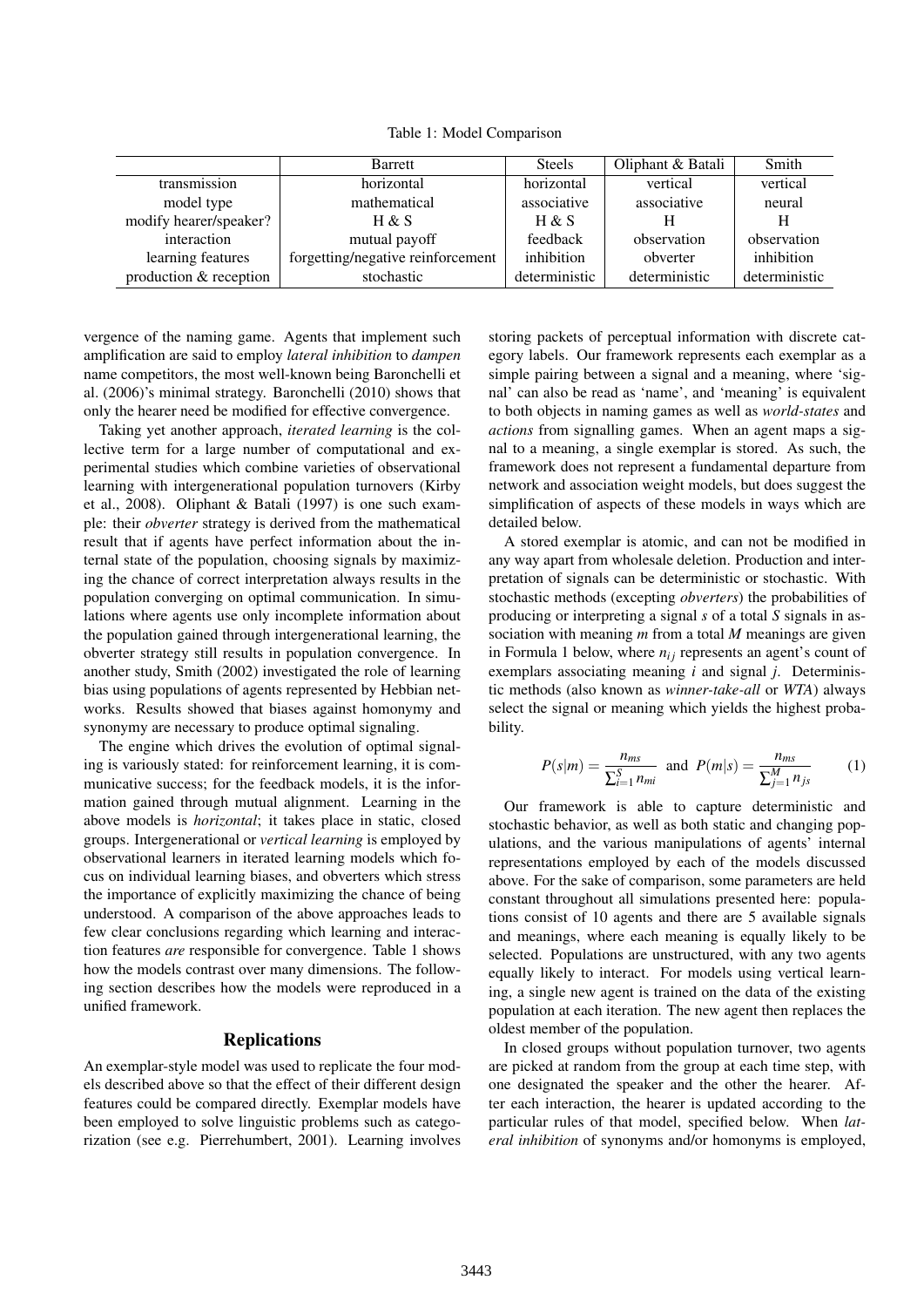

Figure 1: (Replication of Barrett 2006) The proportion of 10,000 simulations which had converged to an optimal communication system after a given number of iterations, using negative reinforcement without a memory limit, and basic reinforcement with memory limits of 40 and 50 exemplars.

a newly stored exemplar results in the deletion of one randomly selected exemplar with competing signal/meaning associations.<sup>1</sup> When a *memory limit* is included in a model, this is instantiated by enforcing a maximum number of *n* stored exemplars per agent. When this is exceeded, one exemplar is selected at random for deletion.

Communicative success was measured analytically by looking at the outcome of all possible communicative interactions over the entire population after each time step. 10,000 individual simulations were run for each configuration of each replication, and the number of iterations taken for each to converge on optimal signaling over the population was recorded. The cumulative distribution of converged populations over time was then plotted, as seen in Figures 1–4.

1. The reinforcement models used by Skyrms and Barrett employ *Roth-Erev* learning (Roth & Erev, 1995), which maps exactly onto the exemplar model where behaviour is directly proportional to the relative frequency of memory tokens. When agents produce a signal for a given meaning, they do so by selecting stochastically from all stored exemplars associated with that meaning; interpretation is done similarly. Crucially, however, a new exemplar memory is only stored in the case of communicative success.<sup>2</sup> Repli-



Figure 2: (Replication of Steels & Loetzsch 2012) The proportion of 10,000 simulations which had converged to an optimal communication system after a given number of iterations, using corrective feedback when either only the hearer or both speaker and hearer were modified.

cations of the basic model (not shown here) confirm Barrett's analysis: only a small proportion of simulations ever converge to even 95% communicative accuracy, and even then only after long periods. The model was then modified to include either a memory limit, as described above, or negative reinforcement. With the latter, failed communication would cause the hearer to delete one exemplar of the unsuccesfully interpreted type. As shown in Figure 1, both mechanisms lead to near-certain convergence.

- 2. The feedback model described in Steels & Loetzsch (2012) utilizes a complicated system of weighting adjustments. This was implemented in a simpler form: only one exemplar is added at a time, and there is no ability to innovate new signals beyond the five available. As confirmed in Baronchelli (2011), modification of the speaker is not a requirement for convergence, as shown in Figure 2. When lateral inhibition of homonyms was removed, signaling systems failed to develop. A further observation is that when corrective feedback is removed as well (i.e. when a speaker is unable to indicate its intended meaning after a failed communication), the model becomes identical to reinforcement learning, where signaling can only develop via negative reinforcement or memory limitations (see above).
- 3. Oliphant and Batali's (1997) *obverters* were replicated in both the original WTA version and a new stochastic one. Obverters produce a signal that maximizes the chances of being correctly understood. As such, the second equation in Formula 1 above defining the interpretation of a signal is used in obverter production. Formula 2 below defines the stochastic production function: In WTA production, the signal with the greatest chance of correct interpretation is

<sup>&</sup>lt;sup>1</sup>For the relevant models, lateral inhibition presented an issue: the original models decremented each competing weight equally. This implies that a single added exemplar would be responsible for the deletion of many others. As such, both 'maximal' (many deletions) and 'minimal' (only one deletion) interference were examined. In 10,000 simulations no difference was found between the time taken to converge using either strategy: for the results presented here, the minimal strategy with one random deletion was used.

<sup>&</sup>lt;sup>2</sup>For this reason, agents in this game are initialized with an initial copy of every possible exemplar: without this, each agent would be *locked in* to the first received signal mapping for each meaning.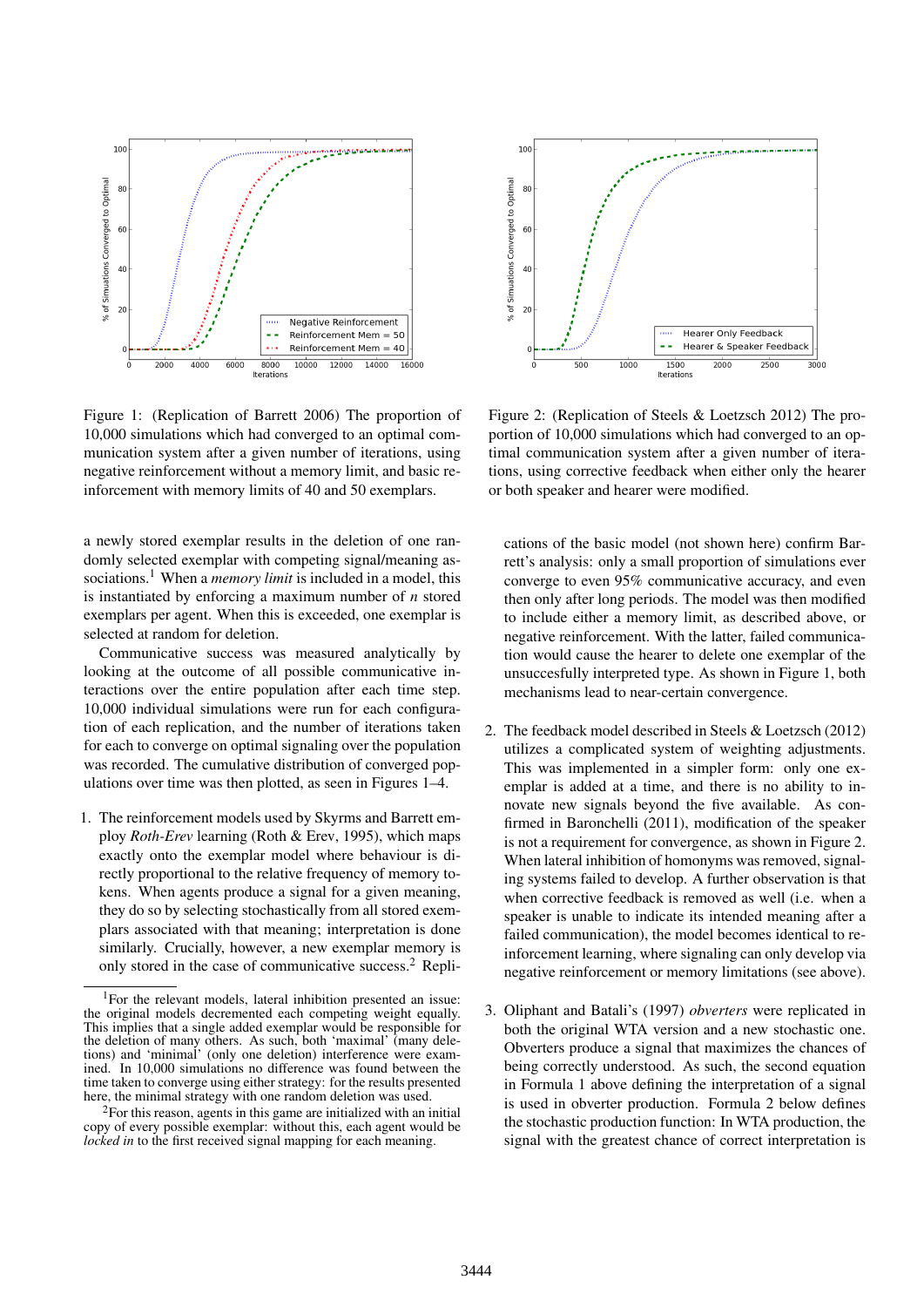

Figure 3: (Replication of Smith 2002) The proportion of 10,000 simulations which had converged to an optimal communication system after a given number of iterations, using stochastic production with inhibition of homonymy and synonymy, only homonymy, and WTA production with only homonymy inhibition.

always chosen. <sup>3</sup>

$$
P(s|m) = \frac{P(m|s)}{\sum_{i=1}^{S} P(m|i)}\tag{2}
$$

The simulations showed that, for both WTA and stochastic production, populations would only converge on optimal signaling either in combination with continuous replacement of old agents (iterated learning), or when agents had a fixed memory capacity in static populations.

4. Smith's (2002) network model contained a total of 81 possible 'update rules' determining how learning affects internal representations. The exemplar framework rendered most of these counter-intuitive, leaving only two parameters: whether adding a new exemplar would result in *lateral inhibition* of competing synonyms and/or homonyms (or neither). The replication confirmed Smith's analysis: inhibition of homonyms alone results in the extermination of both homonymy *and* synonymy. The reverse is not true, however: inhibiting synonyms does not affect homonymy. Moreover, the time taken to converge when homonymy inhibition is employed is apparently unaffected by the presence of an anti-synonymy bias, or whether WTA or stochastic strategies were used, as shown in Figure 3. With the correct bias in place, however, observational learners proved able to construct optimal signaling in both static and iterated learning populations.

When the four main models are compared using only horizontal transmission in a static population as in Figure 4,



Figure 4: (Model Comparison) The proportion of 10,000 closed-group simulations which had converged to an optimal communication system after a given number of iterations, comparing stochastic implementations of observational learning (Smith, 2002), hearer-only feedback (Steels & Loetzsch, 2012), negative reinforcement (Barrett, 2006), and obverters limited to a 50-exemplar memory (Oliphant & Batali, 1997).

the convergence time for the hearer-only feedback and observational models appear to have identical distributions, and memory-limited obverters perform similarly as well. Negative reinforcement models take a significantly longer time to converge. As such, the requirements for each model to converge appear to be:

- 1. *Reinforcement learning*: negative reinforcement or memory limitations
- 2. *Corrective feedback models*: either no possibility of homonymy, or inhibition of homonyms.
- 3. *Obverter learning*: either vertical learning *or* limited memory
- 4. *Observational learning*: inhibition of homonyms is required

#### Comments

Based on our comparative simulations, the following conclusions can be drawn:

- 1. Simple reinforcement on the basis of successful communication is an ineffective way of establishing conventional signaling systems, leading to either non-convergence or very long convergence times in comparison to the other models. However, a much faster convergence is ensured if any form of deletion from memory is implemented, the most effective one being targeted negative reinforcement.
- 2. Corrective feedback as instantiated in the Steels models includes very large name or signal spaces. As a result,

<sup>3</sup>The inverse process, *obverter reception*, is also possible, but simulations indicate that this does not lead to optimal signaling.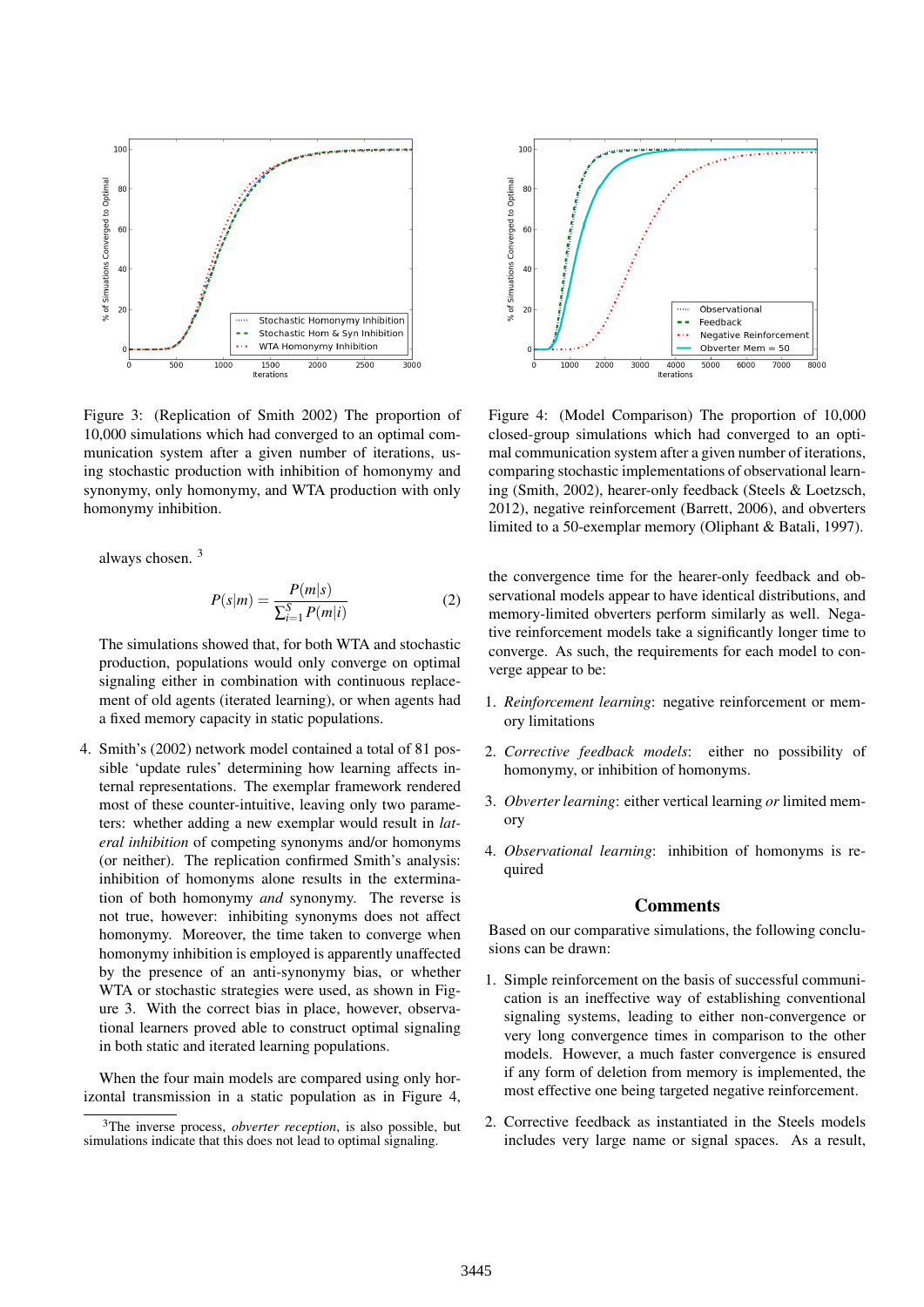homonymy is either impossible or unlikely. Communicative success in this case is unsurprising: even if every agent innovates their own signal for each meaning, eventually all agents throughout the population will have heard this token and will be able to correctly interpret it. This results in highly redundant labeling systems. Inhibiting synonyms leads to the eventual adoption of one-to-one mappings throughout a population. When the available signal space is limited, however, homonymy becomes a problem. Without the lateral inhibition of homonyms, convergence is not a certainty.

- 3. Smith's (2002) models and the simplified Steels & Loetzsch (2012) models have extremely similar behavior because on one level of analysis they *are* the same: while Smith's observational learning ignores referential uncertainty, that uncertainty actually plays no role in the feedback model. With corrective feedback, the intended referent is either correctly understood or else communicated after failure. The speaker's intended communication is known independently of communicative success in both models.
- 4. 'Feedback' has several interpretations. *Corrective* feedback is described in Steels & Loetzsch (2012): the speaker indicates its intended interpretation. Reinforcement learning involves another form of feedback, where the speaker (or the environment) simply confirms whether or not the hearer has correctly understood. In Baronchelli (2011) and Vogt & Coumans (2003), feedback is defined as when the hearer informs the speaker how it has interpreted the signal.

We propose that the different kinds of "feedback" might be better characterized by looking at how information flows between speaker and listener. Corrective feedback in naming games ensures that the speaker always provides complete information about how it associates a particular meaning with a signal by unambiguously providing both the signal and the intended referent in every interaction. This guaranteed transmission of information is a feature shared by the observational models presented above. In reinforcement models, that information is only transmitted to a hearer after correct interpretation. Information flow from the hearer back to the speaker, on the other hand, is not present in the observational models which exhibit purely vertical transmission. Baronchelli (2011) shows that this flow is in fact unnecessary for the naming game without homonymy; the replications of the previous section show that this is also the case *with* homonymy (see Figure 2).

Feedback from hearer to speaker is critical for reinforcement learning, as confirmation of communicative success requires this information. The lack of ambiguity in other models ensures success, and thus removes the need for knowledge about communicative success. The flow of information from speaker to hearer is common to all the above models. The role of any relevant feedback, then, is to allow this information to pass at least some of the time.

- 5. Basic reinforcement models utilize only the general positive feedback provided after *successful* communication. Negative reinforcement goes one step further by using information available after failed communication to determine what the likely internal state of the speaker is *not*, and this difference in information is sufficient to lead to ideal signaling. However, the reliably transmitted information in other models is not by itself enough to guarantee optimality. Some force must lead to competition between homonyms. For observational models and in the naming game, this is lateral inhibition through deletion. For obverters, it is implicit in the way production is biased towards the most successful homonym.
- 6. Functional communication arises when signals unequivocally map to single meanings. Models which do not actually delete competing homonyms, such as basic reinforcement and obverters, must employ some form of nontargeted deletion. These effects arise through either vertical learning (by wiping out parts of the 'collective memory' through the ongoing replacement of agents) or memory constraints on individual agents. Vertical learning leads to a process analogous to genetic drift: there is a chance that with every new generation some tokens will not be learned and thus lost, reducing the diversity of signals for any given meaning. Equally, limiting individual agents' memory capacity by deleting surplus exemplars causes the relative proportions of competing tokens to be affected by a random walk. In both cases, however, the probability of a particular mapping undergoing total deletion is inversely proportional to its relative frequency. If the pressures exerted by basic reinforcement models or obverter production cause the majority of mappings to gravitate towards an optimal system, then random sampling is enough to remove all competitors and lead to one-to-one mappings.

What, then, are the crucial elements which determine whether a population will construct optimal signaling? The next section will discuss the underlying qualities shared by all models with this property.

## **Discussion**

Reliable transmission of information between agents is not by itself enough to lead to the emergence of an optimal signaling system: there must be competition between homonyms, leading to a situation where each signal maps unambiguously to a single meaning. The opposite directionality of simultaneously strengthening signals in one meaning-space while decrementing them in another is a self-reinforcing, rich-getricher process. Models which use lateral inhibition reliably attain a stable, unambiguous state. Without lateral inhibition however, such as in basic reinforcement and closed-group obverter models, this does not happen. While both processes contain an implicit bias against homonymy, without some